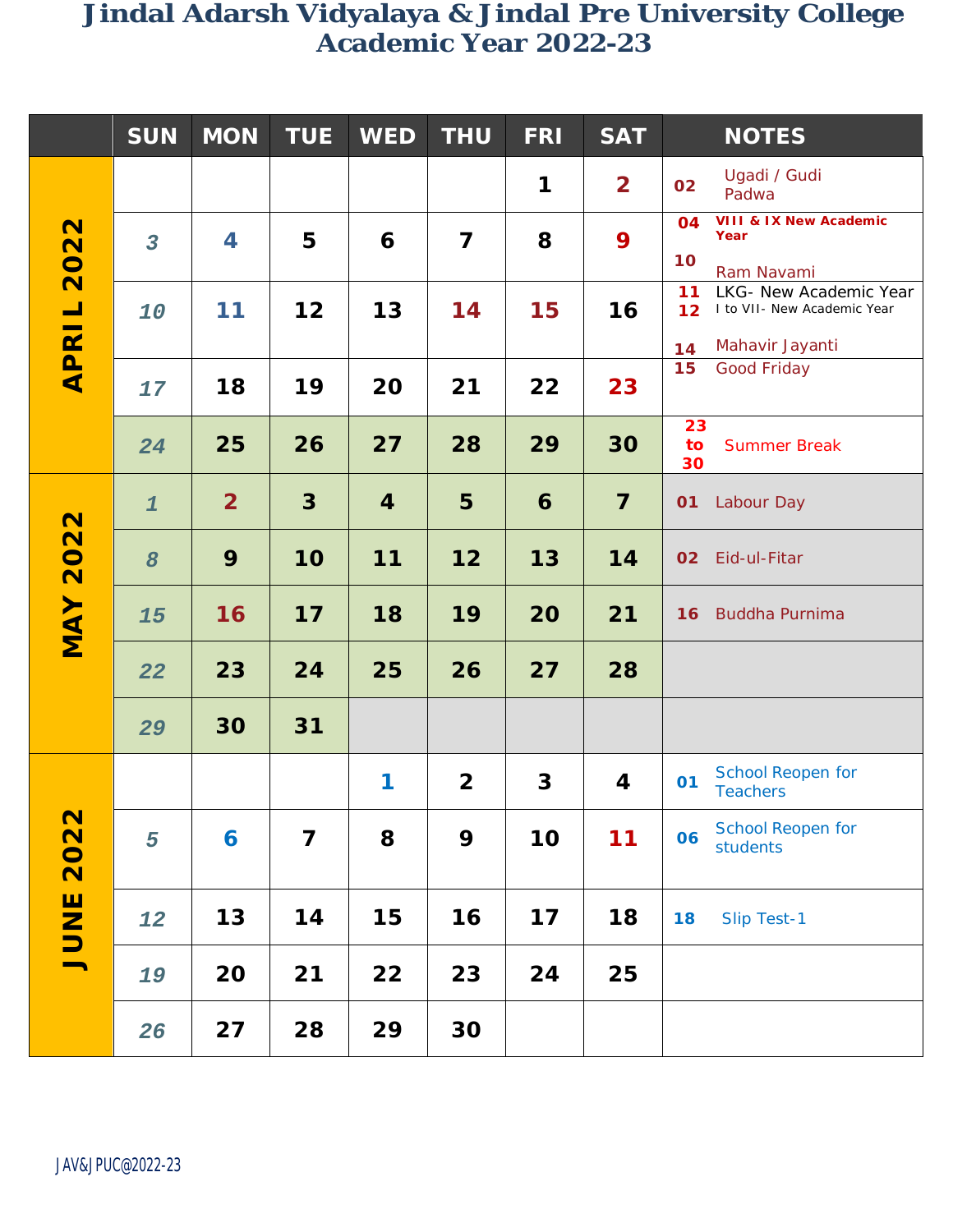|                          | <b>SUN</b>              | <b>MON</b> | <b>TUE</b>     | <b>WED</b>              | <b>THU</b> | <b>FRI</b>     | <b>SAT</b>     | <b>NOTES</b>                                                                                                 |
|--------------------------|-------------------------|------------|----------------|-------------------------|------------|----------------|----------------|--------------------------------------------------------------------------------------------------------------|
| <b>JULY 2022</b>         |                         |            |                |                         |            | 1              | $\overline{2}$ | 01<br><b>Rath Yatra</b>                                                                                      |
|                          | $\overline{\mathbf{3}}$ | 4          | 5              | 6                       | 7          | 8              | 9              | Bakri Id / Eid ul-<br>09<br>Adha                                                                             |
|                          | 10                      | 11         | 12             | 13                      | 14         | 15             | 16             | 30<br>Muharram                                                                                               |
|                          | 17                      | 18         | 19             | 20                      | 21         | 22             | 23             | 04<br>Periodic Test I                                                                                        |
|                          | 24                      | 25         | 26             | 27                      | 28         | 29             | 30             | Open Day ((Classes 1 to 8)<br>16<br>23<br>Open Day (Classes 9 to 12)                                         |
|                          | 31                      |            |                |                         |            |                |                |                                                                                                              |
| 2022<br><b>AUGUST</b>    |                         | 1          | $\overline{2}$ | $\overline{3}$          | 4          | 5              | 6              | 06<br>Slip Test-2<br>11<br>Raksha Bandhan                                                                    |
|                          | $\overline{7}$          | 8          | 9              | 10                      | 11         | 12             | 13             | Independence<br>15<br>Day                                                                                    |
|                          | 14                      | 15         | 16             | 17                      | 18         | 19             | 20             | 19<br>Janmastami<br>20<br>Slip test -3                                                                       |
|                          | 21                      | 22         | 23             | 24                      | 25         | 26             | 27             | $\overline{\mathbf{02}}$<br>Nagara Panchami<br>$\overline{\mathbf{09}}$<br>Moharram<br>12<br>Varamahalakshmi |
|                          | 28                      | 29         | 30             | 31                      |            |                |                | Gowri Ganesh<br>30<br><b>Ganesh Chaturthi</b><br>31                                                          |
| 2022<br><b>SEPTEMBER</b> |                         |            |                |                         | 1          | $\overline{2}$ | 3              | 03 Slip test-4<br>Teachers' Day<br>05<br>80<br>Onam                                                          |
|                          | $\boldsymbol{4}$        | 5          | 6              | $\overline{\mathbf{z}}$ | 8          | 9              | 10             | Vinayaka<br>09<br>Chaturthi                                                                                  |
|                          | 11                      | 12         | 13             | 14                      | 15         | 16             | 17             | 12<br><b>Term 1 Examination</b>                                                                              |
|                          | 18                      | 19         | 20             | 21                      | 22         | 23             | 24             |                                                                                                              |
|                          | 25                      | 26         | 27             | 28                      | 29         | 30             |                |                                                                                                              |
|                          |                         |            |                |                         |            |                |                | 25 Mahalaya Amavasya                                                                                         |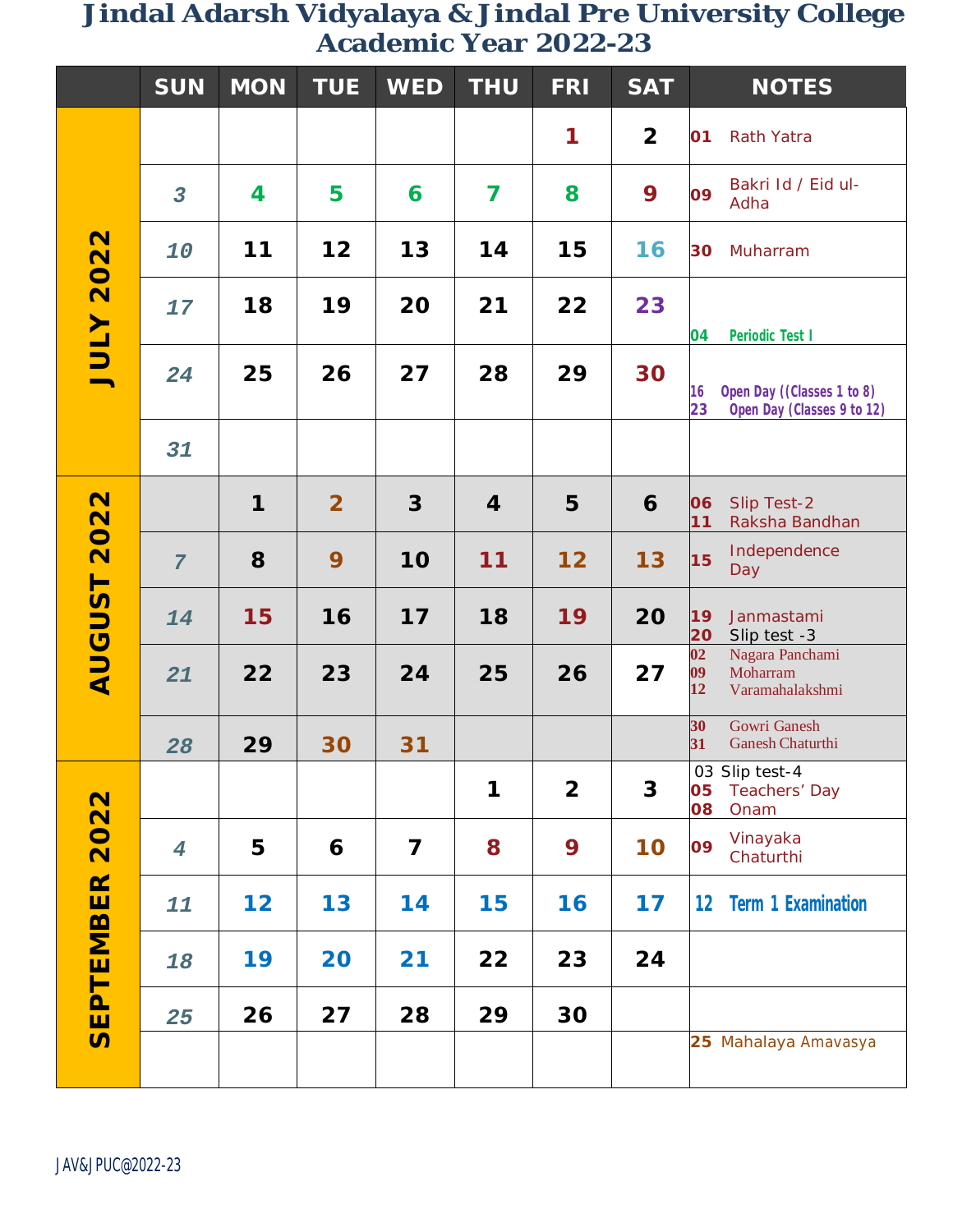|                                      | <b>SUN</b>     | <b>MON</b>     | <b>TUE</b> | <b>WED</b>     | <b>THU</b> | <b>FRI</b>              | <b>SAT</b> | <b>NOTES</b>                                     |
|--------------------------------------|----------------|----------------|------------|----------------|------------|-------------------------|------------|--------------------------------------------------|
| $\mathbf N$<br>202<br><b>OCTOBER</b> |                |                |            |                |            |                         | 1          | O <sub>1</sub><br>Slip test $-5$<br>&PTM         |
|                                      |                |                |            |                |            |                         |            | Mahatma Gandhi<br>02<br>Jayanti                  |
|                                      | $\overline{2}$ | 3              | 4          | 5              | 6          | $\overline{\mathbf{z}}$ | 8          | 03<br>Dussehra Break<br>07                       |
|                                      | 9              | 10             | 11         | 12             | 13         | 14                      | 15         | 07<br>Milad un Nabi<br>15<br>Slip test -6        |
|                                      | 16             | 17             | 18         | 19             | 20         | 21                      | 22         | $24 -$<br>Diwali Break<br>29                     |
|                                      | 23             | 24             | 25         | 26             | 27         | 28                      | 29         |                                                  |
|                                      | 30             | 31             |            |                |            |                         |            | <b>Result Day (Classes IX</b><br>22<br>to XII)   |
| 2022<br><b>NOVEMBER</b>              |                |                | 1          | $\overline{2}$ | 3          | 4                       | 5          | Slip Test-7<br>05<br><b>Guru Nanak's</b><br>80   |
|                                      | 6              | $\overline{7}$ | 8          | 9              | 10         | 11                      | 12         | Birthday<br>Kanaka Das<br>11<br>Jayanti          |
|                                      | 13             | 14             | 15         | 16             | 17         | 18                      | 19         | 14<br><b>Children's Day</b><br>19<br>Slip Test-8 |
|                                      | 20             | 21             | 22         | 23             | 24         | 25                      | 26         |                                                  |
|                                      | 27             | 28             | 29         | 30             |            |                         |            |                                                  |
| 2022<br><b>DECEMBER</b>              |                |                |            |                | 1          | $\overline{\mathbf{2}}$ | 3          | Slip Test-9<br>03<br>24<br>Christmas<br>25       |
|                                      | $\overline{4}$ | 5              | 6          | 7              | 8          | 9                       | 10         | $12 \,$<br><b>Periodic Test II</b>               |
|                                      | 11             | 12             | 13         | 14             | 15         | 16                      | 17         |                                                  |
|                                      | 18             | 19             | 20         | 21             | 22         | 23                      | 24         |                                                  |
|                                      | 25             | 26             | 27         | 28             | 29         | 30                      | 31         | Slip test -10 & PTM<br>31                        |